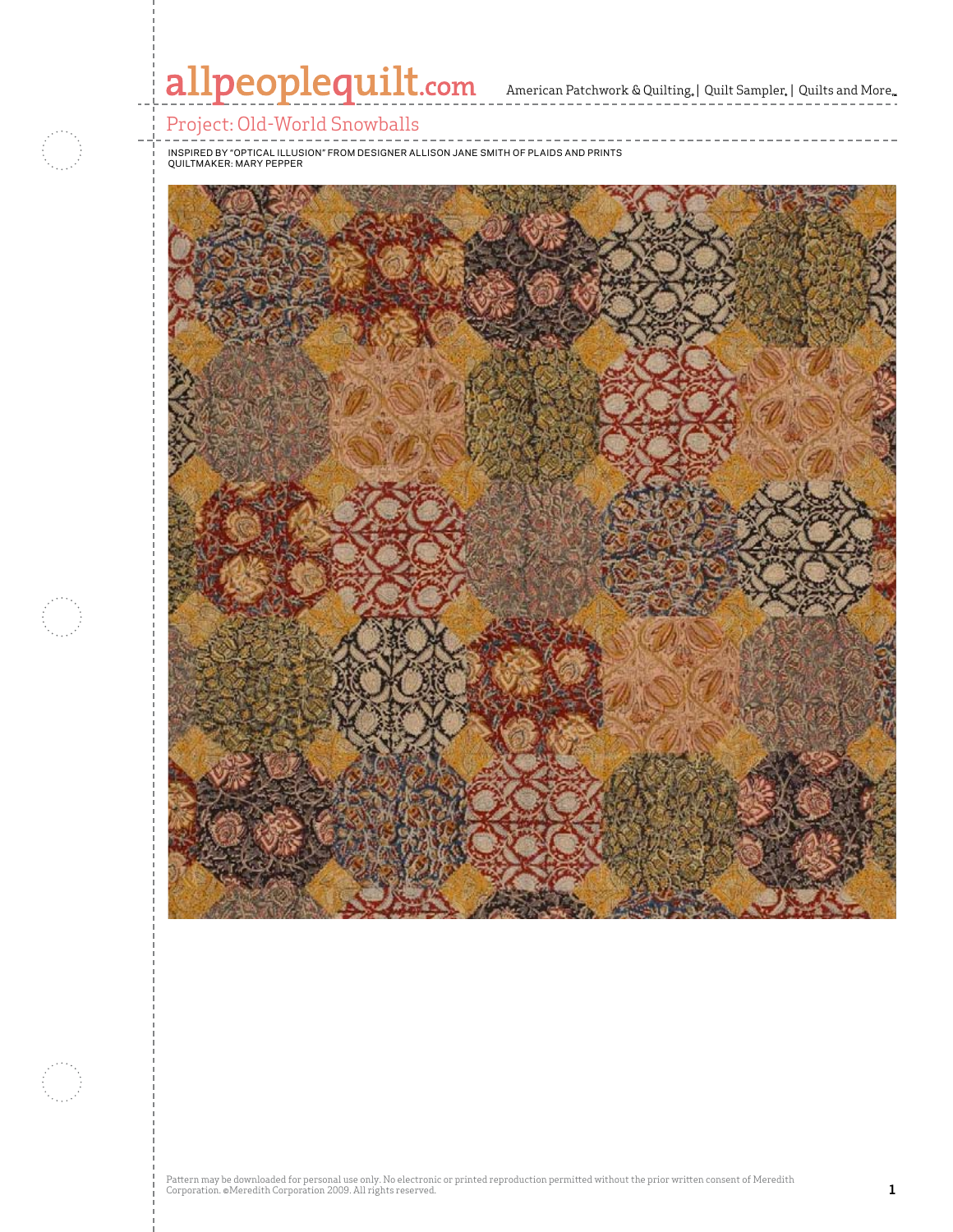# allpeoplequilt.com

American Patchwork & Quilting,  $|$  Quilt Sampler,  $|$  Quilts and More,

Project: Old-World Snowballs

Richly colored prints from Kathy Hall's Vegetable Dyes collection for Andover Fabrics are spectacular in simple Snowball blocks. The prints, inspired by old-world, wood-block motifs, are printed with natural dyes. Plan ahead when using large prints to show the big motifs to best advantage.

#### **Materials**

- **•**  13—18×22" pieces (fat quarters) assorted large-scale prints in blue, red, black, gray, green, taupe and tan (blocks, border)
- **<sup>8</sup>** 3⁄4 yard gold print (blocks, border)
- **1/<sub>2</sub>** yard red print (binding)
- **3 yards backing fabric**
- **•**  56" square batting

Finished Quilt: 491/2" square Finished Block: 9" square

Quantities are for 44/45"–wide, 100% cotton fabrics. Measurements include  $\frac{1}{4}$ " seam allowances. Sew with right sides together unless otherwise stated.

#### Cut Fabrics

Cut pieces in the following order.

**From assorted blue, red, black, gray, green, taupe, and tan fat quarters, cut:**

- **•**  25–91⁄2"squares
- **20-21/2x91/2**" rectangles
- **From gold print, cut:**
- <sup>•</sup> 144-2<sup>1</sup>/<sub>2</sub>" squares for blocks, borders and corners
- **From red print, cut:**
- 5-2<sup>1</sup>⁄<sub>2</sub>x42" binding strips

#### Assemble Blocks

- **1.** Use a pencil to mark a diagonal line on wrong side of each gold print 21/<sub>2</sub>" square. To prevent fabric from stretching as you draw the lines, place 220-grit sandpaper under squares.
- 2. Align a marked square with one corner of an assorted print 9<sup>1</sup>/<sub>2</sub>" square (Diagram 1; note direction of marked line). Sew on drawn line; trim excess fabric, leaving  $\frac{1}{4}$ " seam allowance. Press open attached triangle.
- **3.** Repeat Step 2 to add three matching marked squares to remaining corners of  $9\frac{1}{2}$ " square to make a Snowball block (Diagram 1; again note direction of drawn lines). The block should be 9<sup>1/2"</sup> square including seam allowances.
- 4. Repeat steps 2 and 3 to make 25 Snowball blocks total.

# Assemble Border Units

- 1. Align a marked gold print 2<sup>1</sup>⁄<sub>2</sub>" square on one ends of an assorted print 21/2x91/2" rectangle (Diagram 2; note direction of marked line). Sew on marked line; trim excess fabric, leaving  $\frac{1}{4}$ " seam allowance. Press open attached triangle.
- 2. Add marked square to opposite end of rectangle to make a border unit (Diagram 2; again note direction of marked line). The border unit should still be 21⁄2x91⁄2" including seam allowances. Repeat to make 20 border units total.

### Assemble Quilt Top

- 1. Referring to Quilt Assembly Diagram, lay out blocks, border units, and four remaining gold 2<sup>1</sup>/<sub>2</sub>" squares in seven horizontal rows.
- **2.** Sew together pieces in each row. Press seams in one direction, alternating direction with each row.
- **3.** Join rows to complete quilt top. Press seams in one direction.

## Finish Quilt

- 1. Layer quilt top, batting, and backing; baste.
- 2. Quilt as desired.
- **3.** Bind with red print binding strips.